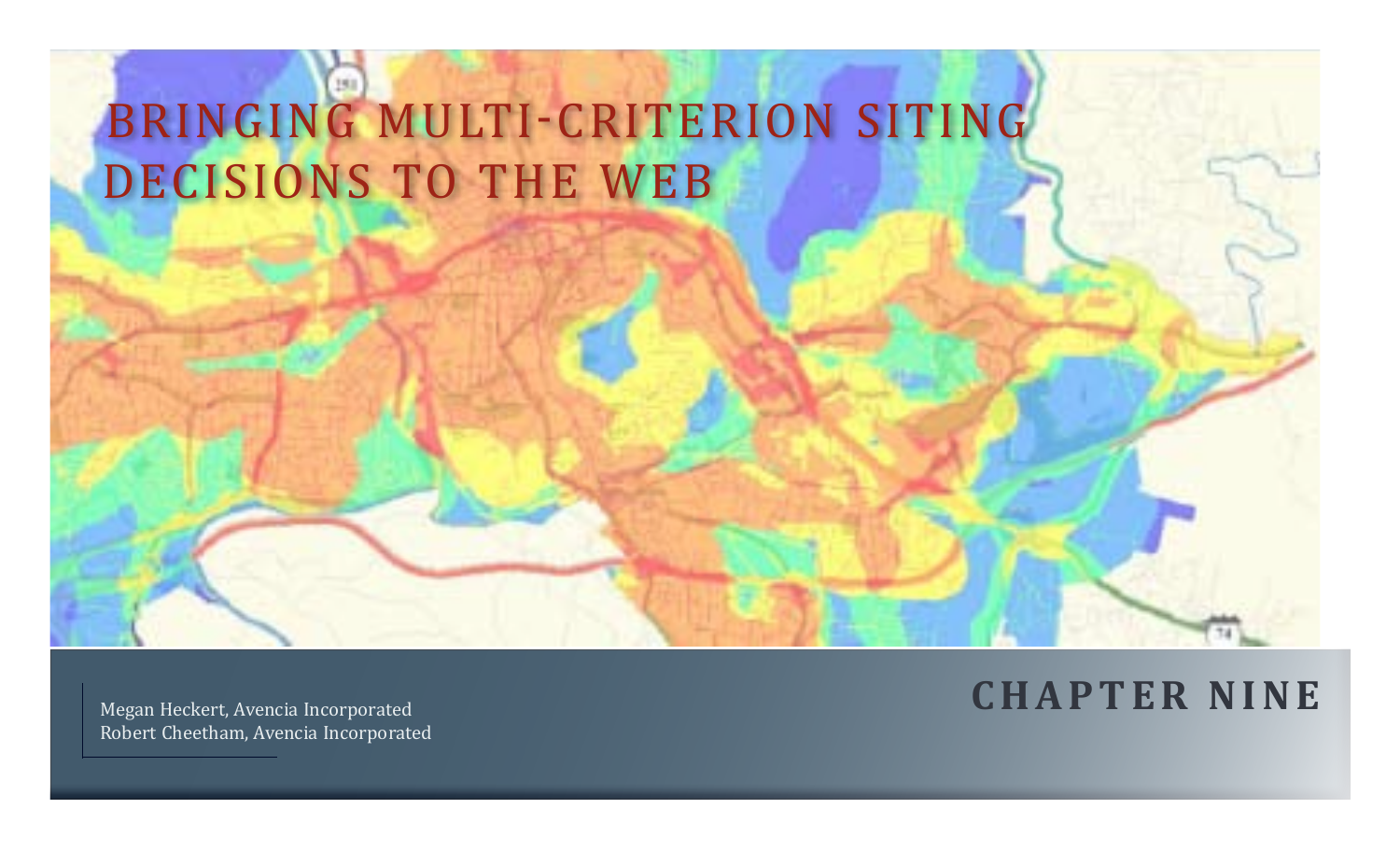In 2000, a young Philadelphia couple was looking to buy their first home. As many people do in this situation, they put together a list of criteria that were important to them. They wanted to live in a leafy neighborhood, preferably close to Center City. They didn't own a car, so close proximity to a grocery store was of vital importance. They similarly preferred to be within biking or walking distance of work, restaurants, and their favorite hobby – fencing. Unlike most people facing this type of decision, one of them happened to work in the geospatial industry and quickly recognized this quest as an ideal opportunity to apply spatial analysis. Given that the dilemma they faced was not unique, though their particular criteria were, they saw this as an ideal opportunity to build a web-based application that would enable others to make their own, customized, location decisions.

REX and DecisionMaps are both software applications that were designed to assist in location prioritization (see Figure 1). Each uses GIS to analyze and map variables affecting location selection decisions, enabling complex and customized spatial analysis to be performed by users without GIS expertise. REX is an application that helps users identify target neighborhoods for a housing search based on user-defined and weighted criteria. DecisionMaps was developed for the City of Philadelphia Mayor's Office of Information Services (MOIS) as part of the Mayor's Neighborhood Transformation Initiative (NTI). While NTI ended in 2008, DecisionMaps is still used by MOIS and other city agencies. This software takes a user-centered approach to business siting, couples it with a map interface, and enables the user to create site suitability maps for business and economic development. Both REX and DecisionMaps currently cover only the city of Philadelphia, but each framework could be adapted to other locations. REX and DecisionMaps draw on geographic technologies to analyze local landscapes, helping users to make informed decisions about their real estate purchases.

#### Where to Live - Rex Real estate Metrics

Purchasing a home can be an overwhelming endeavor. Real estate specialists know that the neighborhood in which a home is located is often more important to the homeowner's ultimate happiness than the house itself (Getson, 2006). Yet most real estate applications are not designed to help users with this all-important aspect of their search. Rather, many real estate search tools provide user queries based on price, house size, and neighborhood



FIGURE 1 REX users can assign weights to criteria based on personal preferences and designate a desired price range. The results map highlights those areas that best meet the specified criteria and where the median home value is within the specified range.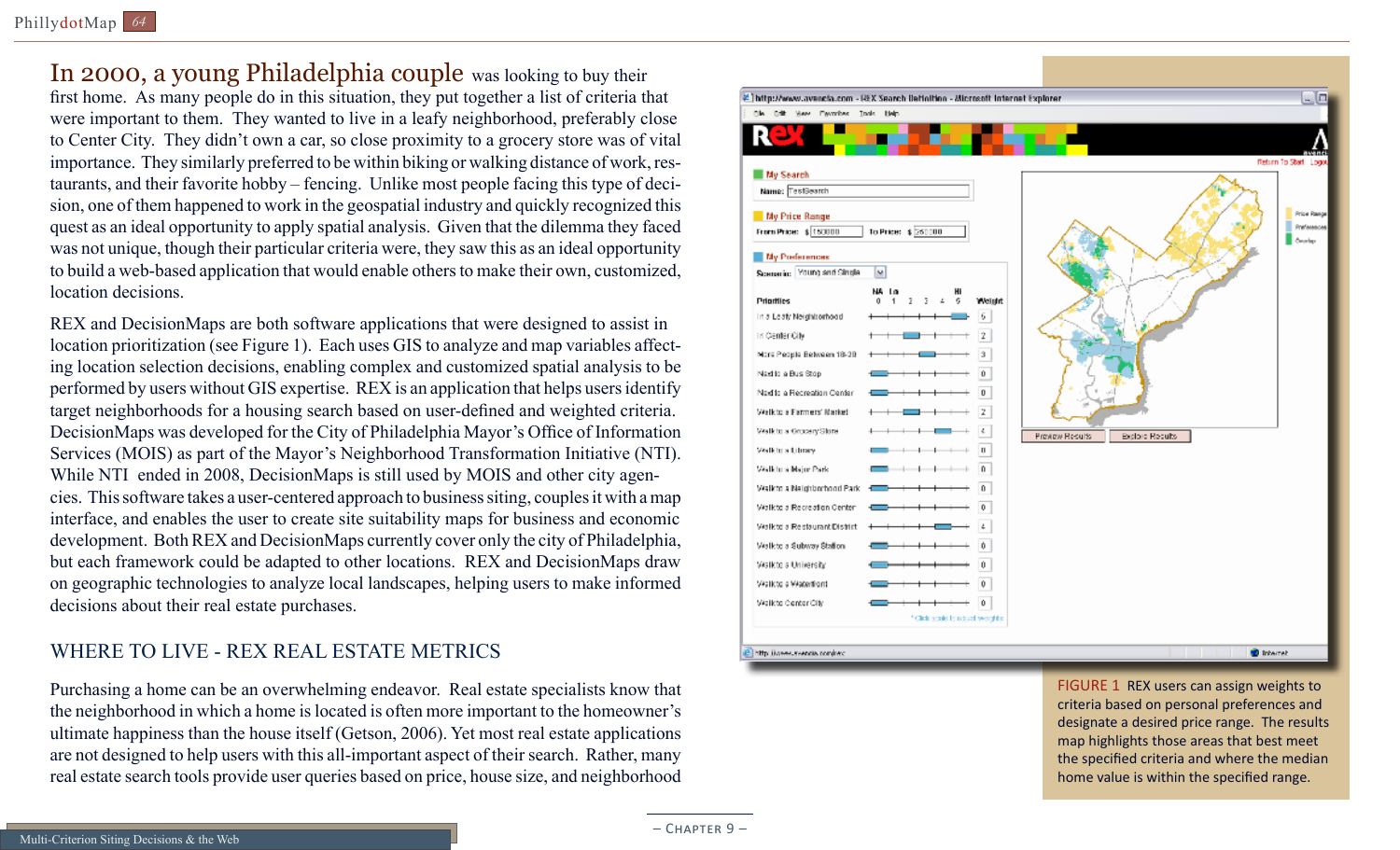location, assuming that users already have a specific area in mind. REX, by contrast, enables searches for locations that match not only the price range but also preferences of the user for neighborhood characteristics. It does not depend on the user's knowledge of particular areas (which may or may not be accurate), but incorporates data for a variety of location-based factors including proximity to neighborhood parks, restaurant districts, and high-achieving schools. REX analyzes the city based on price range and preferences to generate an interactive map showing those areas that best match what the user wants and can afford.

REX's functionality is based on its use of raster GIS and map algebra. Philadelphia is represented by 37 map layers, each representing a particular decision factor. On each layer, values ranging from 0 to 100 indicate the degree to which that layer's decision factor is satisfied. These values are associated with 500ft x 500ft "cells" that completely cover the City in a grid of perpendicular rows and columns. Since each layer is based on the same grid, selected layers can be digitally superimposed onto one another in order to calculate a weighted average of values for each cell. The result is a map in which each location has a value from 0 to 100 with high numbers indicating locations that best satisfy the selected decision factors.

The real power of REX lies not in its ability to superimpose data layers and combine decision factors but, rather, in its ability to customize weighted preferences for individual users. Users are invited to rate each of the decision factors on a scale of 0 to 5, with 1 indicating low preference, 5 indicating high preference, and 0 indicating no preference. The data layers are then weight-averaged on this basis (see Figure 2). REX ultimately displays a map that highlights areas with housing values in the user's price range, areas that match the user preferences, and areas where price and preference overlap.

The user can click on this map to find a wealth of information (see Figure 3):

- recent sales;
- trends in home prices;
- current real estate listings;
- crime statistics;
- zoning; and/or
- nearby schools, recreation centers, and restaurants.



FIGURE 2

DecisionMaps users specify criteria weights using slider bars. Criteria can be weighted positively or negatively.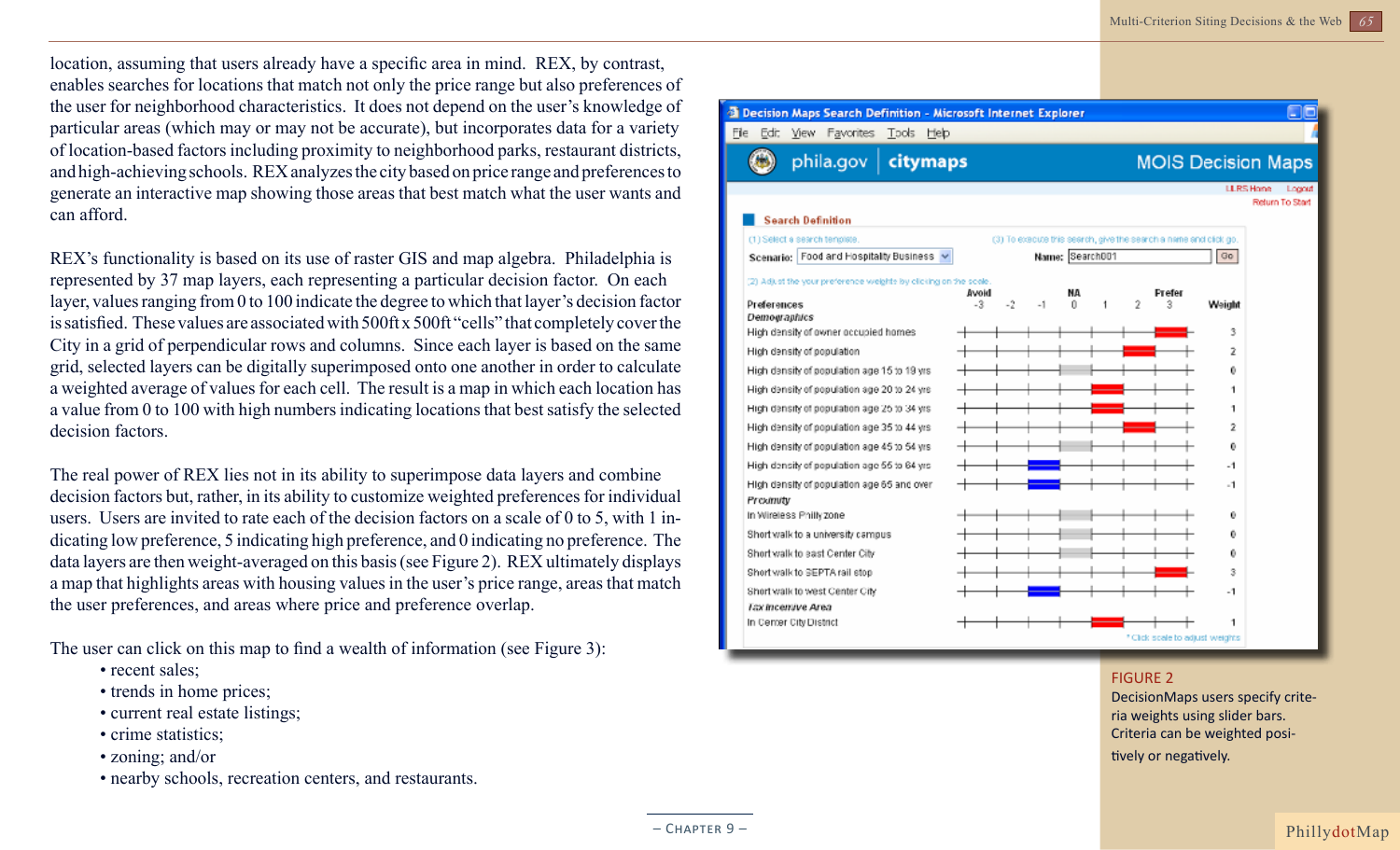

FIGURE 3 REX enables users to view recent sales and median housing values for any location in the city.

In addition to searching for locations based on user-defined criteria, users can also find information on explicitly-specified locations. These inquiries can be based on street addresses or locations selected by clicking on an interactive map. Like the criterion-based searches, these queries provide users with information on the most recent residential real estate sales in the vicinity, nearby schools, recreation centers, and restaurants, as well as links to current real estate listings, crime statistics, aerial photos and zoning maps of the location. REX also allows users to bookmark locations for quick reference in later sessions.

REX supports a broad user base. Potential home buyers can use it to guide their searches, allowing them to compare different neighborhoods in terms of their preferences and price ranges. Potential sellers can use REX to find timely information on trends in their neighborhood, helping them determine the best price at which to put their home on the market. Current homeowners can use REX to evaluate changes in the value of their investment over time. For developers and real estate investors, REX can be a comprehensive tool providing a bird's eye view of the market and revealing potential investment opportunities (see Figure 3).

#### Where to Work: Decision Maps

The DecisionMaps application uses the same basic principles as REX but makes use of certain pre-defined decision factors relating to business development based on a grid of 100ft x 100ft cells. The primary objective of Philadelphia's NTI was to revitalize neighborhoods through residential and business development. DecisionMaps helps to promote business development by enabling business owners and development/planning organizations to efficiently match their needs with Philadelphia's assets (see Figure 4).

Like REX, DecisionMaps integrates critical geographic decision factors with property information. The tool allows a user to define a set of criteria such as proximity to local subway stops, demographics, or tax incentive zones. It also enables the user to weight those criteria. From the weighted criteria, the system generates a map highlighting the most suitable areas. By selecting an area, the user can then gain access to a variety of aggregate and location-specific data including demographics, zoning information, recent sales, occupancy, and ownership. Users can also store search preferences in the system for repeated use and, once a location of interest is found, it can be bookmarked for later reference.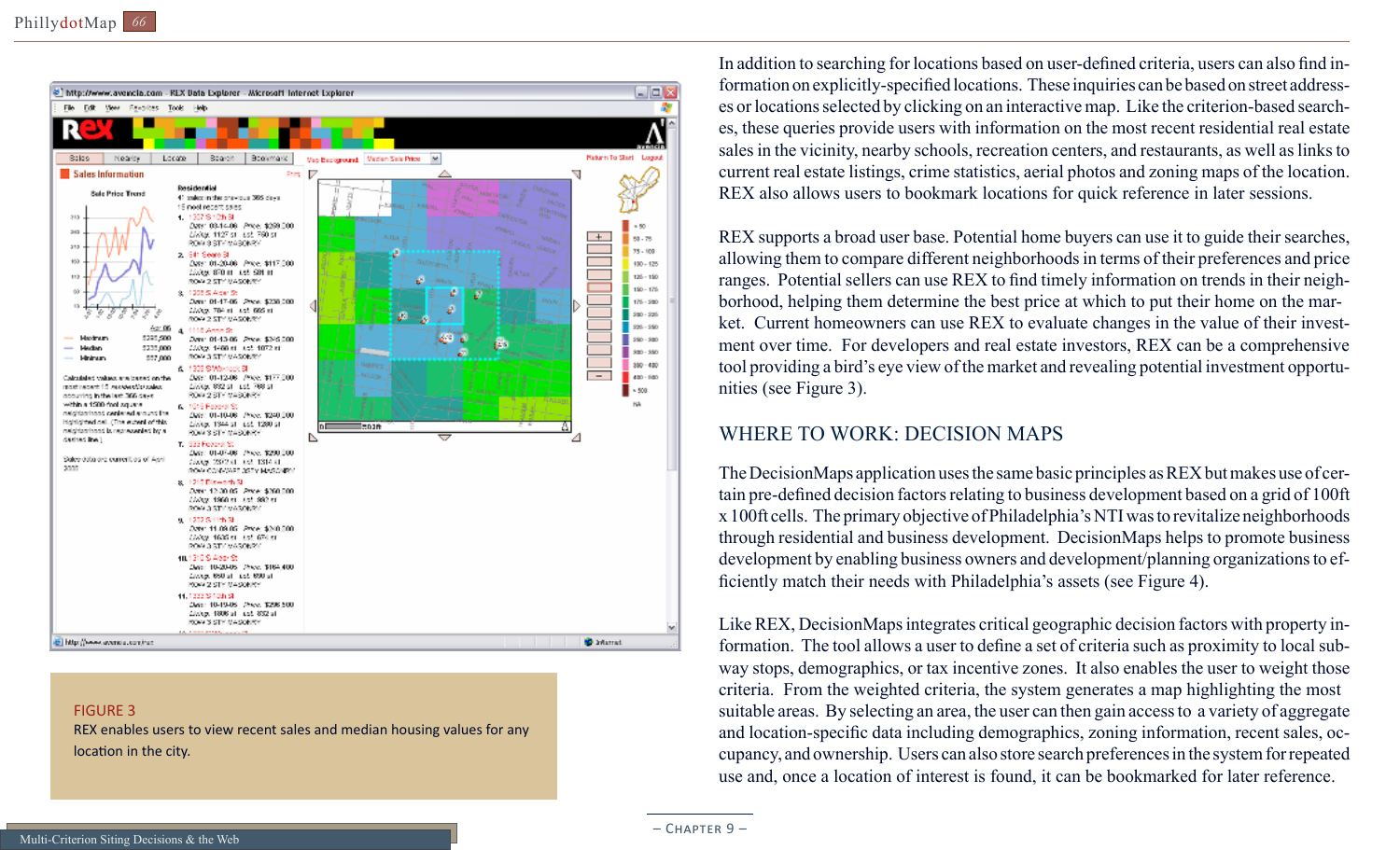DecisionMaps was made possible by a strong GIS infrastructure already in place in the City of Philadelphia. The City had invested considerable resources in the design and implementation of its Unified Land Records System (ULRS). ULRS includes a seamless map layer of real estate parcels and an Address Integration system that integrates parcel-level data with other important geographic information such as inspections, revenue records, land title records and tax accounts. These and various other related data sets are maintained by the City.

While NTI no longer exists, it was launched in April of 2001 as a multi-faceted, \$300 million effort to reverse a decades-long history of blight and disinvestment in Philadelphia's neighborhoods. NTI outlined an action plan to tackle blight and stimulate investment. Information technology in general and GIS in particular played a critical role in developing policy for this initiative, making NTI a major client and user of the City's GIS infrastructure.

While a number of City agencies work on economic development initiatives, many do not have the GIS tools or experience to make choices about location. Decision-Maps draws on the data and expertise of these agencies, integrating their resources in a manner that does not require specialized GIS expertise for effective operation.

DecisionMaps is currently housed on the City of Philadelphia's intranet and, as such, is available only to City employees. Users can access DecisionMaps in a webbased browser with a user-friendly interface. They are presented with a menu of geographic factors like distance to transit lines, proximity to business districts, and inclusion in an economic incentive zone or wireless Internet coverage area. They are also given a menu of various demographic factors such as age, per capita income, and educational attainment. Users then assign weights, not only giving preference ratings and leaving some factors neutral, but also giving negative scores to conditions they wish to avoid.

DecisionMaps relies on components of the ArcGIS geographic information system. It uses ArcGIS Server and the Spatial Analyst Extension to enable multiple decision scenarios to be calculated in an iterative manner by using the ArcObjects frame-



FIGURE 4 Decision-Maps combines the weighted criteria to create a hotspot map showing those locations that best meet user preferences.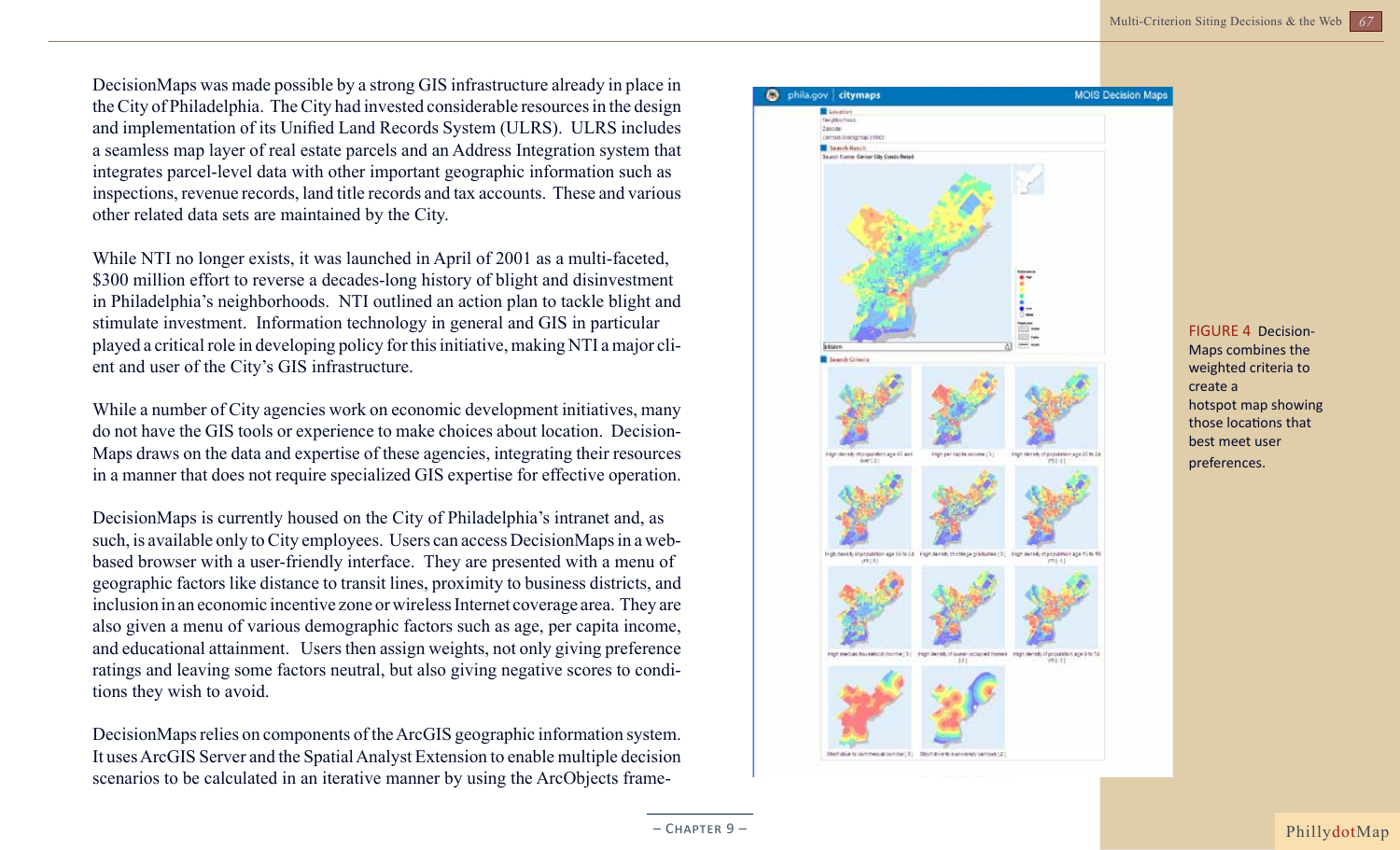

FIGURE 5 With a grant from the US Department of Agriculture, Avencia developed DecisionTree®, a software framework that can perform geographic prioritization calculations at speeds fast enough to support web deployment. Used here by the City of Asheville's Priority Places.

work. Thus, the user is able to quickly return to the preference menu, revise weights, and see new results on an interactive map. The system normally utilizes over 50 standard siting factors but can incorporate additional factors.

Though DecisionMaps was initially designed to support business-siting decisions, the framework is easily adaptable for other kinds of decision support. The NTI used the application to achieve its blight removal goals. The Department of Licenses and Inspections (L&I), which administers Philadelphia's building code requirements could use DecisionMaps to quickly identify target areas for intervention based on the density of dangerous buildings and severity of violations. The multi-layer format structure of DecisionMaps makes it an ideal application for integrating information from various departments and using it to locate key areas for new initiatives. With an ever-tightening municipal budget, each decision takes on greater importance, and DecisionMaps helps to make those decisions.

### THE FUTURE OF DECISION SUPPORT

While REX and DecisionMaps both proved to be successful in assessing the relative merits of potential sites, neither was particularly scalable. On the one hand, web-based deployment spreads hardware and software costs among users and decreases the complexity associated with similar calculations in desktop software. On the other hand, visitors to web sites expect responses to be displayed in a few seconds, at most, and the time required to make the calculations of this nature remained a significant challenge. The calculations being performed in REX and DecisionMaps are based on raster data structures. To cover a compact urban area such as Philadelphia at DecisionMaps' grid cell resolution of 100 feet requires 891,000 cells (and only 35,640 cells at the 500-foot resolution of REX). These are relatively small files that can be processed in just a few seconds. But when we try to handle a much larger area, such as a few rural counties or a state, calculation times are dramatically extended.

In 2006, Avencia was awarded a research grant from the US Department of Ag-